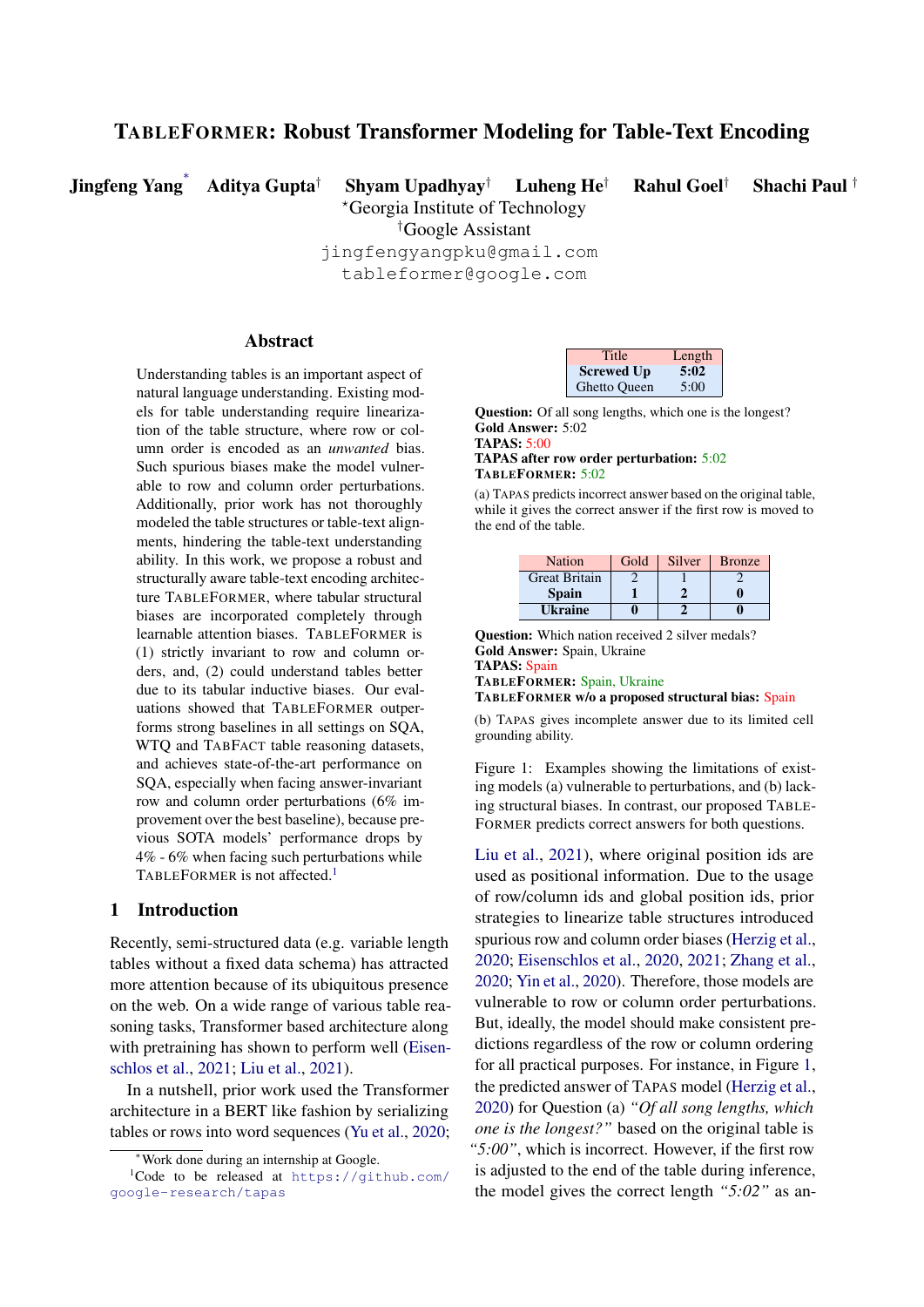swer. This probing example shows that the model being aware of row order information is inclined to select length values to the end of the table due to spurious training data bias. In our experiments on the SQA dataset, TAPAS models exhibit a 4% - 6% (Section [5.2\)](#page-5-0) absolute performance drop when facing such answer-invariant perturbations.

Besides, most prior work [\(Chen et al.,](#page-8-0) [2020;](#page-8-0) [Yin](#page-9-6) [et al.,](#page-9-6) [2020\)](#page-9-6) did not incorporate enough structural biases to models to address the limitation of sequential Transformer architecture, while others inductive biases which are either too strict [\(Zhang et al.,](#page-9-5) [2020;](#page-9-5) [Eisenschlos et al.,](#page-9-0) [2021\)](#page-9-0) or computationally expensive [\(Yin et al.,](#page-9-6) [2020\)](#page-9-6).

To this end, we propose TABLEFORMER, a Transformer architecture that is robust to row and column order perturbations, by incorporating structural biases more naturally. TABLEFORMER relies on 13 types of task-independent table↔text attention biases that respect the table structure and table-text relations. For Question (a) in Figure [1,](#page-0-1) TABLEFORMER could predict the correct answer regardless of perturbation, because the model could identify the same row information with our *"same row*" bias, avoiding spurious biases introduced by row and global positional embeddings. For Question (b), TAPAS predicted only partially correct answer, while TABLEFORMER could correctly predict *"Spain, Ukraine"* as answers. That's because our *"cell to sentence"* bias could help table cells ground to the paired sentence. Detailed attention bias types are discussed in Section [5.2.](#page-5-0)

Experiments on 3 table reasoning datasets show that TABLEFORMER consistently outperforms original TAPAS in all pretraining and intermediate pretraining settings with fewer parameters. Also, TABLEFORMER's invariance to row and column perturbations, leads to even larger improvement over those strong baselines when tested on perturbations. Our contributions are as follows:

- We identified the limitation of current tabletext encoding models when facing row or column perturbation.
- We propose TABLEFORMER, which is guaranteed to be invariant to row and column order perturbations, unlike current models.
- TABLEFORMER encodes table-text structures better, leading to SoTA performance on SQA dataset, and ablation studies show the effectiveness of the introduced inductive biases.

## 2 Preliminaries: TAPAS for Table Encoding

In this section, we discuss TAPAS which serves as the backbone of the recent state-of-the-art tabletext encoding architectures. TAPAS [\(Herzig et al.,](#page-9-3) [2020\)](#page-9-3) uses Transformer architecture in a BERT like fashion to pretrain and finetune on tabular data for table-text understanding tasks. This is achieved by using linearized table and texts for masked language model pre-training. In the finetuning stage, texts in the linearized table and text pairs are queries or statements in table QA or tabletext entailment tasks, respectively.

Specifically, TAPAS uses the tokenized and flattened text and table as input, separated by [SEP] token, and prefixed by [CLS]. Besides token, segment, and global positional embedding introduced in BERT [\(Devlin et al.,](#page-9-7) [2019\)](#page-9-7), it also uses rank embedding for better numerical understanding. Moreover, it uses column and row embedding to encode table structures.

Concretely, for any table-text linearized sequence  $S = \{v_1, v_2, \dots, v_n\}$ , where *n* is the length of table-text sequence, the input to TAPAS is summation of embedding of the following:

| token ids $(W) = \{w_{v_1}, w_{v_2}, \cdots, w_{v_n}\}\$         |
|------------------------------------------------------------------|
| positional ids $(B) = \{b_1, b_2, \dots, b_n\}$                  |
| segment ids $(G) = \{g_{seg_1}, g_{seg_2}, \cdots, g_{seg_n}\}\$ |
| column ids $(C) = \{c_{col_1}, c_{col_2}, \cdots, c_{col_n}\}\$  |
| row ids $(R) = \{r_{row_1}, r_{row_2}, \cdots, r_{row_n}\}\$     |
| rank ids $(Z) = \{z_{rank_1}, z_{rank_2}, \cdots, z_{rank_n}\}\$ |

where  $seg_i$ ,  $col_i$ ,  $row_i$ ,  $rank_i$  correspond to the segment, column, row, and rank id for the ith token, respectively.

As for the model, TAPAS uses BERT's selfattention architecture [\(Vaswani et al.,](#page-9-8) [2017\)](#page-9-8) offthe-shelf. Each Transformer layer includes a multihead self-attention sub-layer, where each token attends to all the tokens. Let the layer input  $H = [h_1, h_2, \dots, h_n]^\top \in \mathbb{R}^{n \times d}$  corresponding to S, where d is the hidden dimension, and  $h_i \in \mathbb{R}^{d \times 1}$ is the hidden representation at position  $i$ . For a single-head self-attention sub-layer, the input H is projected by three matrices  $W^Q \in \mathbb{R}^{d \times d_K}$ ,  $W^K \in \mathbb{R}^{d \times d_K}$ , and  $W^V \in \mathbb{R}^{d \times d_V}$  to the corresponding representations  $Q, K$ , and  $V$ :

<span id="page-1-0"></span>
$$
Q = HW^Q, \quad V = HW^V, \quad K = HW^K \quad (1)
$$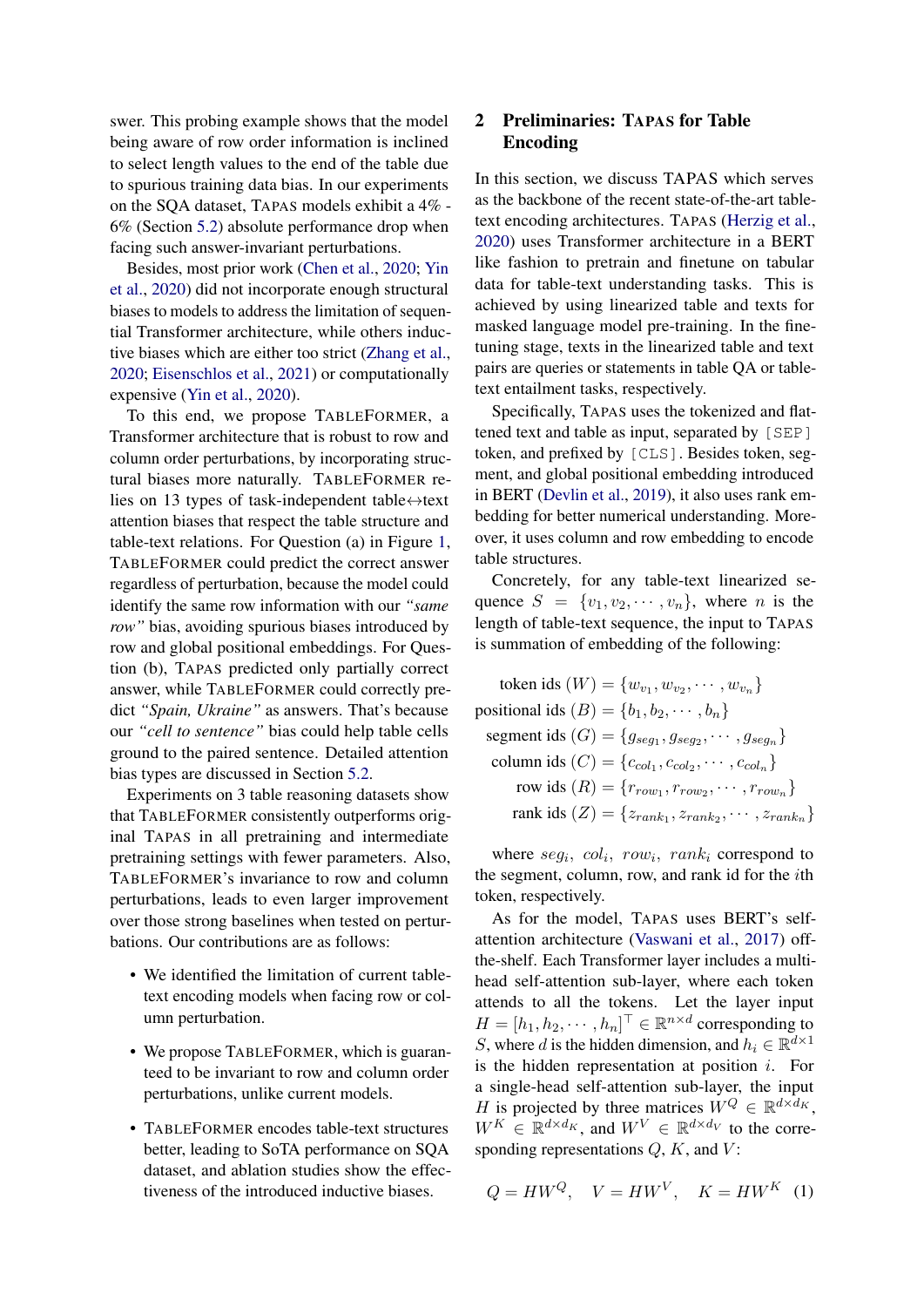<span id="page-2-0"></span>

Figure 2: TABLEFORMER input and attention biases in the self attention module. This example corresponds to table (a) in Figure [1](#page-0-1) and its paired question "query". Different colors in the attention bias matrix denote different types of task independent biases derived based on the table structure and the associated text.

Then, the output of this single-head selfattention sub-layer is calculated as:

$$
Attn(H) = softmax(\frac{QK^{\top}}{\sqrt{d_K}})V
$$
 (2)

## 3 TABLEFORMER: Robust Structural Table Encoding

As shown in Figure [2,](#page-2-0) TABLEFORMER encodes the general table structure along with the associated text by introducing task-independent relative attention biases for table-text encoding to facilitate the following: (a) structural inductive bias for better table understanding and table-text alignment, (b) robustness to table row/column perturbation.

Input of TABLEFORMER. TABLEFORMER uses the same token embeddings  $W$ , segment embeddings G, and rank embeddings Z as TAPAS. However, we make 2 major modifications:

1) No row or column ids. We do not use row embeddings  $R$  or column embeddings  $C$  to avoid any potential spurious row and column order biases.

2) Per cell positional ids. To further remove any inter-cell order information, global positional embeddings  $B$  are replaced by per cell positional embeddings  $P = \{p_{pos_1}, p_{pos_2}, \dots, p_{pos_n}\},\$  where

<span id="page-2-1"></span>we follow [Eisenschlos et al.](#page-9-0) [\(2021\)](#page-9-0) to reset the index of positional embeddings at the beginning of each cell, and  $pos<sub>i</sub>$  correspond to the per cell positional id for the ith token.

Positional Encoding in TABLEFORMER. Note that the Transformer model either needs to specify different positions in the input (i.e. absolute positional encoding of [Vaswani et al.](#page-9-8) [\(2017\)](#page-9-8)) or encode the positional dependency in the layers (i.e. relative positional encoding of [Shaw et al.](#page-9-9) [\(2018\)](#page-9-9)).

TABLEFORMER does not consume any sort of column and row order information in the input. The main intuition is that, for cells in the table, the only useful positional information is whether two cells are in the same row or column and the column header of each cell, instead of the absolute order of the row and column containing them. Thus, inspired by relative positional encoding [\(Shaw et al.,](#page-9-9) [2018\)](#page-9-9) and graph encoding [\(Ying et al.,](#page-9-10) [2021\)](#page-9-10), we capture this with a same column/row relation as one kind of relative position between two linearized tokens. Similarly, we uses 12 such table-text structure relevant relations (including same cell, cell to header and so on) and one extra type representing all other relations not explicitly defined. All of them are introduced in the form of learnable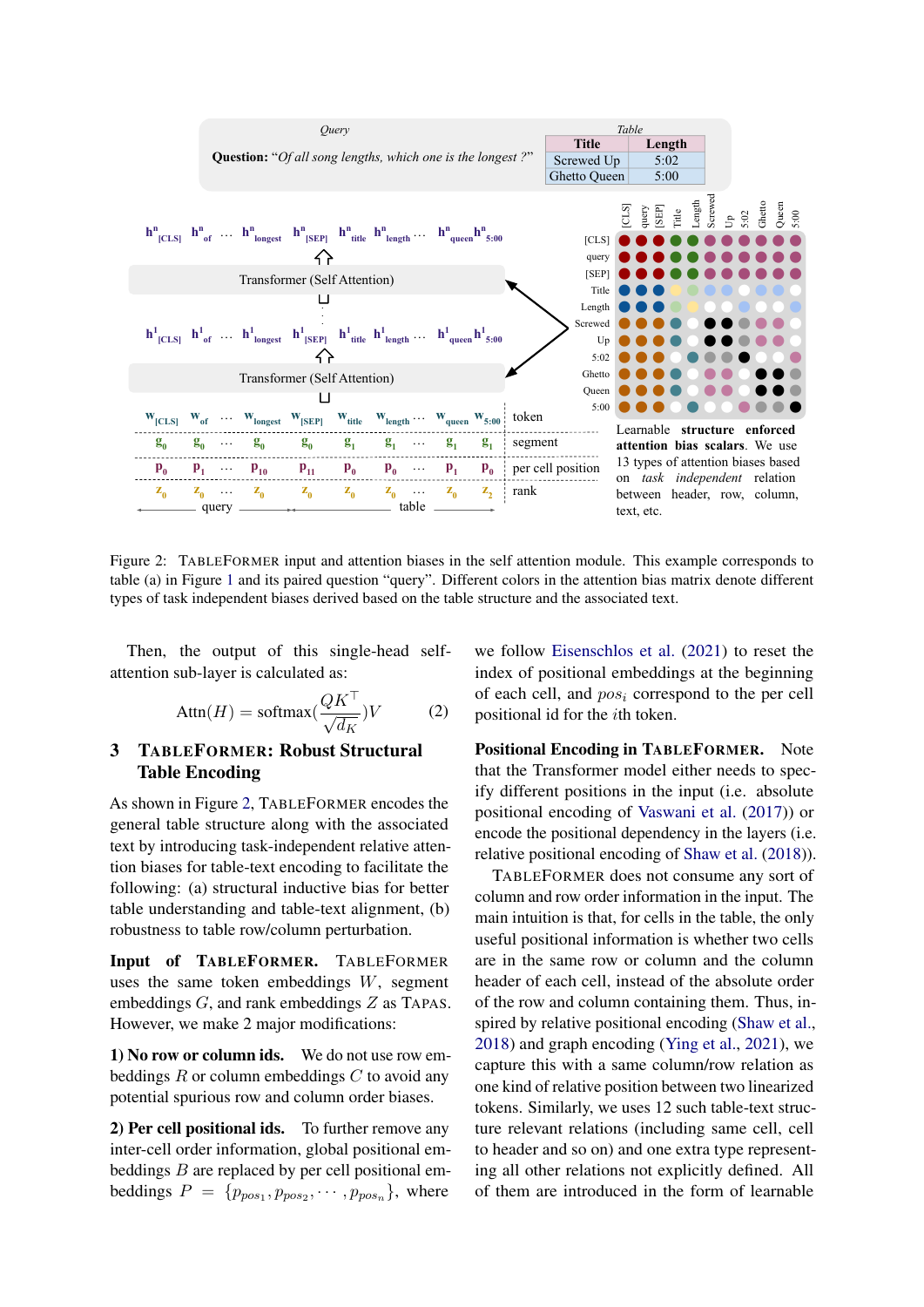attention bias scalars.

Formally, we consider a function  $\phi(v_i, v_j) : V \times$  $V \rightarrow \mathbb{N}$ , which measures the relation between  $v_i$ and  $v_j$  in the sequence  $(v_i, v_j \in S)$ . The function  $\phi$ can be defined by any relations between the tokens in the table-text pair.

Attention Biases in TABLEFORMER. In our work,  $\phi(v_i, v_j)$  is chosen from 13 bias types, corresponding to 13 table-text structural biases. The attention biases are applicable to any table-text pair and can be used for any downstream task:

- *"same row"* identifies the same row information without ordered row id embedding or global positional embedding, which help the model to be invariant to row perturbations,
- *"same column"*, *"header to column cell"*, and *"cell to column header"* incorporates the same column information without ordered column id embedding,
- *"cell to column header"* makes each cell aware of its column header without repeated column header as features,
- *"header to sentence"* and *"cell to sentence"* help column grounding and cell grounding of the paired text,
- *"sentence to header"*, *"sentence to cell"*, and *"sentence to sentence"* helps to understand the sentence with the table as context,
- *"header to same header"* and *"header to other header"* for better understanding of table schema, and *"same cell bias"* for cell content understanding.

Note that, each cell can still attend to other cells in the different columns or rows through *"others"* instead of masking them out strictly.

We assign each bias type a learnable scalar, which will serve as a bias term in the self-attention module. Specifically, each self-attention head in each layer have a set of learnable scalars  ${b_1, b_2, \cdots, b_{13}}$  corresponding to all types of introduced biases. For one head in one self-attention sub-layer of TABLEFORMER, Equation [2](#page-2-1) in the Transformer is replaced by:

<span id="page-3-0"></span>
$$
\bar{A} = \frac{QK^{\top}}{\sqrt{d_K}}, \quad A = \bar{A} + \hat{A}
$$
 (3)

$$
Attn(H) = softmax(A)V \qquad (4)
$$

where  $\bar{A}$  is a matrix capturing the similarity between queries and keys,  $\hat{A}$  is the Attention Bias Matrix, and  $\hat{A}_{i,j} = b_{\phi(v_i, v_j)}$ .

<span id="page-3-1"></span>Relation between TABLEFORMER and ETC. ETC [\(Ainslie et al.,](#page-8-1) [2020\)](#page-8-1) uses vectors to represent relative position labels, although not directly applied to table-text pairs due to its large computational overhead [\(Eisenschlos et al.,](#page-9-0) [2021\)](#page-9-0). TABLE-FORMER differs from ETC in the following aspects (1) ETC uses relative positional embeddings while TABLEFORMER uses attention bias scalars. In practice, we observed that using relative positional embeddings increases training time by more than 7x, (2) ETC uses global memory and local attention, while TABLEFORMER uses pairwise attention without any global memory overhead, (3) ETC uses local sparse attention with masking, limiting its ability to attend to all tokens, (4) ETC did not explore table-text attention bias types exhaustively. Another table encoding model MATE [\(Eisensch](#page-9-0)[los et al.,](#page-9-0) [2021\)](#page-9-0) is vulnerable to row and column perturbations, and shares limitation (3) and (4).

### 4 Experimental Setup

#### 4.1 Datasets and Evaluation

We use the following datasets in our experiments.

Table Question Answering. For the table QA task, we conducted experiments on WikiTableQuestions (WTQ) [\(Pasupat and Liang,](#page-9-11) [2015\)](#page-9-11) and Sequential QA (SQA) [\(Iyyer et al.,](#page-9-12) [2017\)](#page-9-12) datasets. WTQ was crowd-sourced based on complex questions on Wikipedia tables. SQA is composed of 6, 066 question sequences (2.9 question per sequence on average), constructed by decomposing a subset of highly compositional WTQ questions.

Table-Text Entailment. For the table-text entailment task, we used TABFACT dataset [\(Chen](#page-8-0) [et al.,](#page-8-0) [2020\)](#page-8-0), where the tables were extracted from Wikipedia and the sentences were written by crowd workers. Among total 118, 000 sentences, each one is a positive (entailed) or negative sentence.

Perturbation Evaluation Set. For SQA and TABFACT, we also created new test sets to measure models' robustness to answer-invariant row and column perturbations during inference. Specifically,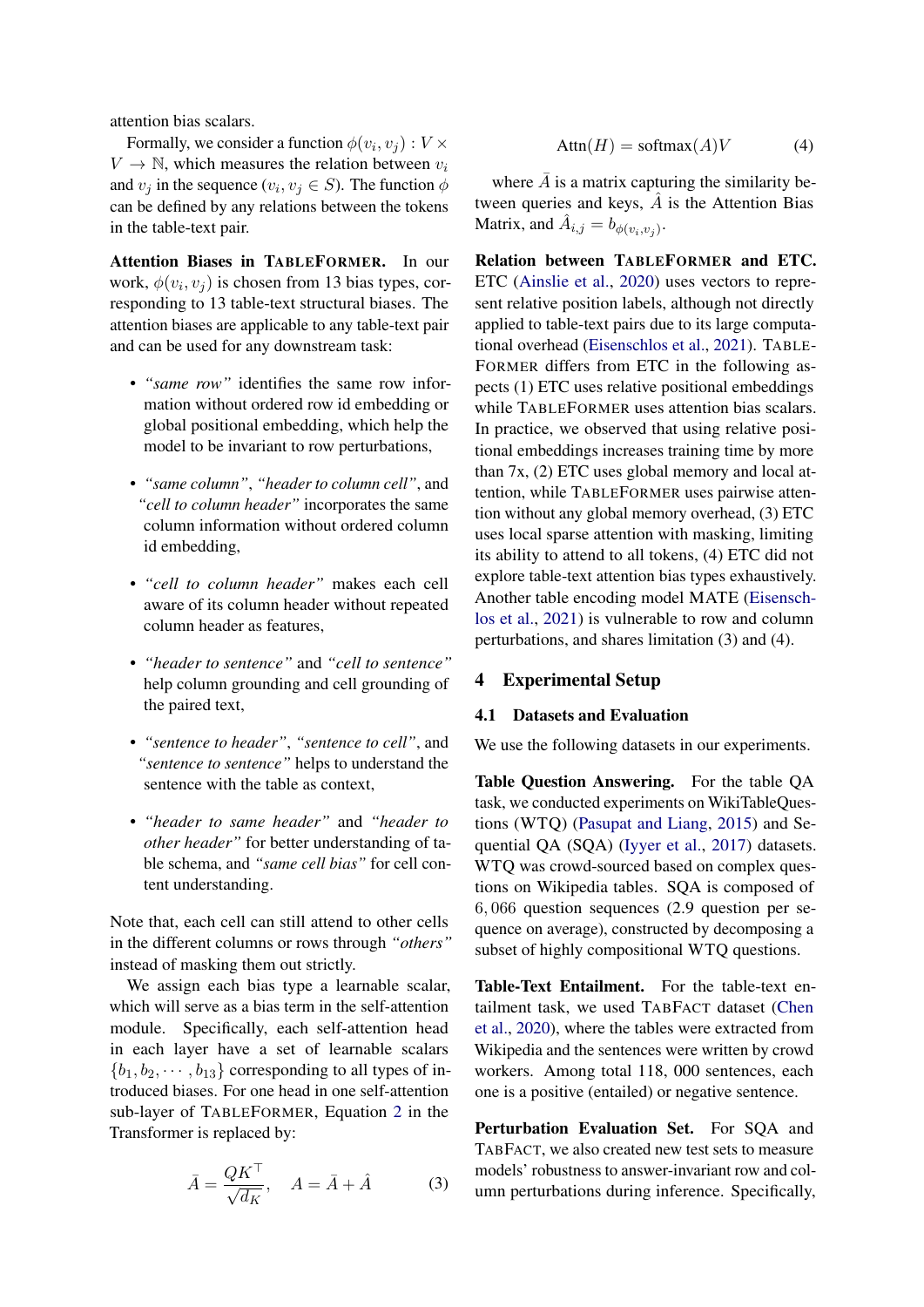row and column orders are randomly perturbed for all tables in the standard test sets.<sup>[2](#page-4-0)</sup>

Pre-training All the models are first tuned on the *Wikipidia* text-table pretraining dataset [\(Herzig](#page-9-3) [et al.,](#page-9-3) [2020\)](#page-9-3), optionally tuned on synthetic dataset at an intermediate stage ("inter") [\(Eisenschlos et al.,](#page-9-4) [2020\)](#page-9-4), and finally fine-tuned on the target dataset. To get better performance on WTQ, we follow [Herzig et al.](#page-9-3) [\(2020\)](#page-9-3) to further pretrain on SQA dataset after the intermediate pretraining stage in the "inter-sqa" setting.

Evaluation For SQA, we report the cell selection accuracy for all questions (ALL) using the official evaluation script, cell selection accuracy for all sequences (SEQ), and the denotation accuracy for all questions  $(ALL_d)$ . To evaluate the models' robustness in the instance level after perturbations, we also report a lower bound of example prediction variation percentage:

$$
VP = \frac{(t2f + f2t)}{(t2t + t2f + f2t + f2f)}
$$
(5)

where t2t, t2f, f2t, and f2f represents how many example predictions turning from correct to correct, from correct to incorrect, from incorrect to correct and from incorrect to incorrect, respectively, after perturbation. We report denotation accuracy on WTQ and binary classification accuracy on TAB-FACT respectively.

### 4.2 Baselines

We use TAPASBASE and TAPASLARGE as baselines, where Transformer architectures are exactly same as  $BERT_{BASE}$  and  $BERT_{LARGE}$  [\(Devlin](#page-9-7) [et al.,](#page-9-7) [2019\)](#page-9-7), and parameters are initialized from BERT<sub>BASE</sub> and BERT<sub>LARGE</sub> respectively. Correspondingly, we have our TABLEFORMERBASE and TABLEFORMERLARGE, where attention bias scalars are initialized to zero, and all other parameters are initialized from BERTBASE and BERTLARGE.

#### <span id="page-4-3"></span>4.3 Perturbing Tables as Augmented Data

*Could we alleviate the spurious ordering biases by data augmentation alone, without making any modeling changes?* To answer this, we train another set of models by augmenting the training data

<span id="page-4-2"></span>

|                                    | <b>Before Perturb</b> |            |                  | <b>After Perturb</b> |         |  |
|------------------------------------|-----------------------|------------|------------------|----------------------|---------|--|
|                                    | ALL                   | <b>SEO</b> | ALL <sub>d</sub> | ALL                  | V P     |  |
| Herzig et al. (2020)               | 67.2                  | 40.4       |                  |                      |         |  |
| Eisenschlos et al. (2020)          | 71.0                  | 44.8       |                  |                      |         |  |
| Eisenschlos et al. (2021)          | 71.7                  | 46.1       |                  |                      |         |  |
| Liu et al. (2021)                  |                       |            | 74.5             |                      |         |  |
| TAPASBASE                          | 61.1                  | 31.3       |                  | 57.4                 | 14.0%   |  |
| <b>TABLEFORMERBASE</b>             | 66.7                  | 39.7       |                  | 66.7                 | $0.2\%$ |  |
| TAPASLARGE                         | 66.8                  | 39.9       |                  | 60.5                 | 15.1%   |  |
| <b>TABLEFORMERLARGE</b>            | 70.3                  | 44.8       |                  | 70.3                 | $0.1\%$ |  |
| TAPAS <sub>BASE</sub> inter        | 67.5                  | 38.8       |                  | 61.0                 | 14.3%   |  |
| TABLEFORMERBASE inter              | 69.4                  | 43.5       |                  | 69.3                 | 0.1%    |  |
| TAPAS <sub>LARGE</sub> inter       | 70.6                  | 43.9       |                  | 66.1                 | 10.8%   |  |
| TABLEFORMER <sub>LARGE</sub> inter | 72.4                  | 47.5       | 75.9             | 72.3                 | $0.1\%$ |  |

Table 1: Results on SQA test set before and after perturbation during inference (median of 5 runs). ALL is cell selection accuracy, SEQ is cell selection accuracy for all question sequences,  $ALL<sub>d</sub>$  is denotation accuracy for all questions (reported to compare with [Liu](#page-9-1) [et al.](#page-9-1) [\(2021\)](#page-9-1)).  $VP$  is model prediction variation percentage after perturbation. Missing values are those not reported in the original paper.

for TAPAS through random row and column order perturbations.[3](#page-4-1)

For each table in the training set, we randomly shuffle all rows and columns (including corresponding column headers), creating a new table with the same content but different orders of rows and columns. Multiple perturbed versions of the same table were created by repeating this process  $\{1, 2, 4, 8, 16\}$  times with different random seeds. For table QA tasks, selected cell positions are also adjusted as final answers according to the perturbed table. The perturbed table-text pairs are then used to augment the data used to train the model. During training, the model takes data created by one specific random seed in one epoch in a cyclic manner.

#### 5 Experiments and Results

Besides standard testing results to compare TABLE-FORMER and baselines, we also answer the following questions through experiments:

- How robust are existing (near) state-of-theart table-text encoding models to semantic preserving perturbations in the input?
- How does TABLEFORMER compare with existing table-text encoding models when tested on similar perturbations, both in terms of performance and robustness?

<span id="page-4-0"></span><sup>&</sup>lt;sup>2</sup>We fixed perturbation random seeds to make our results reproducible.

<span id="page-4-1"></span> $3By$  perturbation, we mean shuffling row and columns instead of changing/swapping content blindly.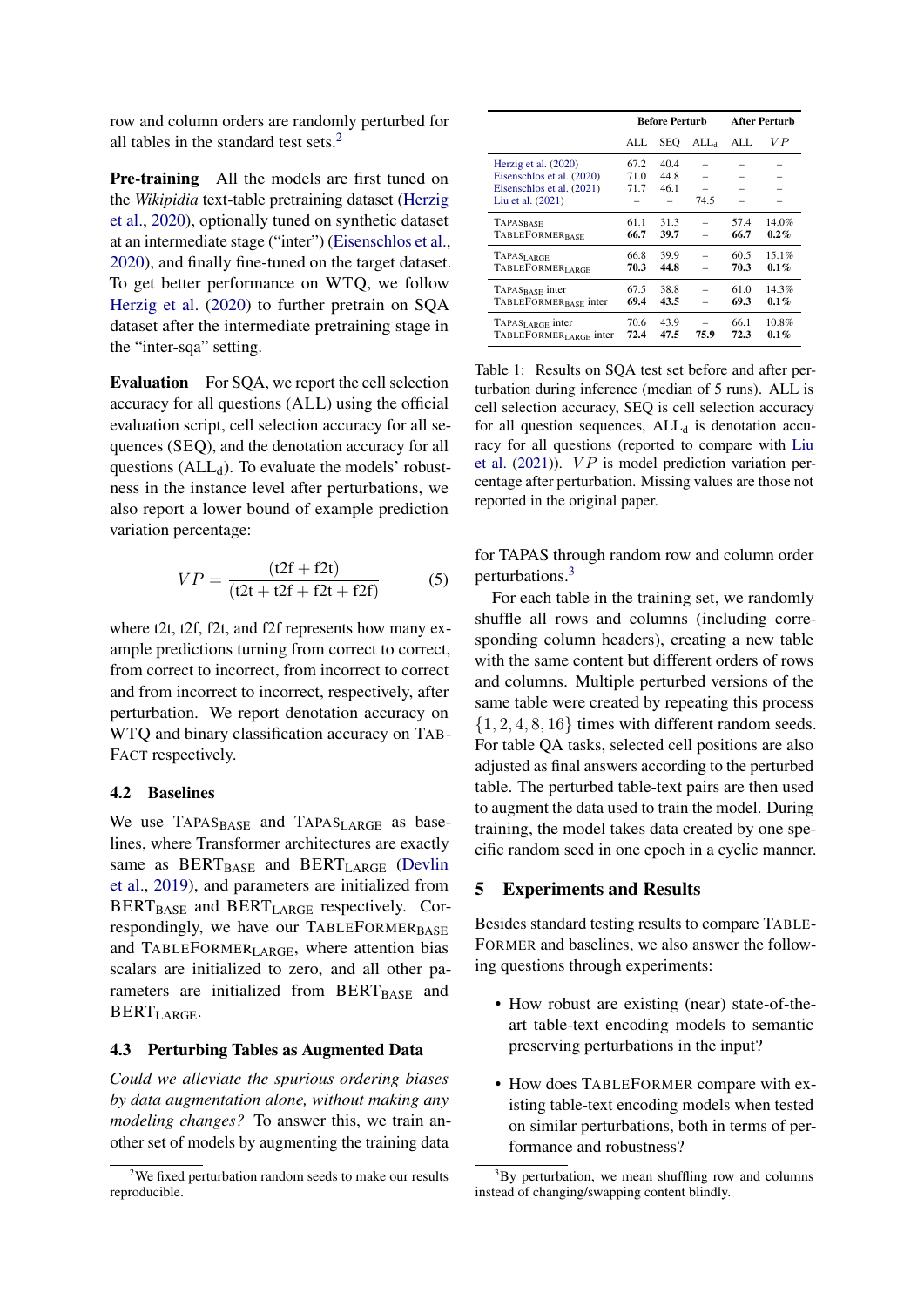<span id="page-5-1"></span>

| <b>Before Perturb</b>                                  |      |              |                 | <b>After Perturb</b> |                |      |                 |                  |                |
|--------------------------------------------------------|------|--------------|-----------------|----------------------|----------------|------|-----------------|------------------|----------------|
|                                                        | dev  | test         | $test_{simple}$ | $test_{complex}$     | $test_{small}$ | test | $test_{simple}$ | $test_{complex}$ | $test_{small}$ |
| Eisenschlos et al. (2020)<br>Eisenschlos et al. (2021) | 81.0 | 81.0<br>81.4 | 92.3            | 75.6                 | 83.9           |      |                 |                  |                |
| TAPAS <sub>BASE</sub>                                  | 72.8 | 72.3         | 84.8            | 66.2                 | 74.4           | 71.2 | 83.4            | 65.2             | 72.5           |
| <b>TABLEFORMERBASE</b>                                 | 75.1 | 75.0         | 88.2            | 68.5                 | 77.1           | 75.0 | 88.2            | 68.5             | 77.1           |
| TAPASLARGE                                             | 74.7 | 74.5         | 86.6            | 68.6                 | 76.8           | 73.7 | 86.0            | 67.7             | 76.1           |
| <b>TABLEFORMERLARGE</b>                                | 77.2 | 77.0         | 90.2            | 70.5                 | 80.3           | 77.0 | 90.2            | 70.5             | 80.3           |
| TAPAS <sub>BASE</sub> inter                            | 78.4 | 77.9         | 90.1            | 71.9                 | 80.5           | 76.8 | 89.5            | 70.5             | 79.7           |
| TABLEFORMER <sub>BASE</sub> inter                      | 79.7 | 79.2         | 91.6            | 73.1                 | 81.7           | 79.2 | 91.6            | 73.1             | 81.7           |
| TAPAS <sub>LARGE</sub> inter                           | 80.6 | 80.6         | 92.0            | 74.9                 | 83.1           | 79.2 | 91.7            | 73.0             | 83.0           |
| TABLEFORMER <sub>LARGE</sub> inter                     | 82.0 | 81.6         | 93.3            | 75.9                 | 84.6           | 81.6 | 93.3            | 75.9             | 84.6           |

Table 2: Binary classification accuracy on TABFACT development and 4 splits of test set, as well as performance on test sets with our perturbation evaluation. Median of 5 independent runs are reported. Missing values are those not reported in the original paper.

<span id="page-5-2"></span>

| Model                                               | dev  | test         |
|-----------------------------------------------------|------|--------------|
| Herzig et al. $(2020)$<br>Eisenschlos et al. (2021) |      | 48.8<br>51.5 |
| TAPASBASE                                           | 23.6 | 24.1         |
| <b>TABLEFORMERBASE</b>                              | 34.4 | 34.8         |
| TAPASLARGE                                          | 40.8 | 41.7         |
| <b>TABLEFORMERLARGE</b>                             | 42.5 | 43.9         |
| $TAPASBASE$ inter-sqa                               | 44.8 | 45.1         |
| TABLEFORMERBASE inter-sqa                           | 46.7 | 46.5         |
| TAPASLARGE inter-sqa                                | 49.9 | 50.4         |
| TABLEFORMER <sub>LARGE</sub> inter-sqa              | 51.3 | 52.6         |

Table 3: Denotation accuracy on WTQ development and test set. Median of 5 independent runs are reported.

- Can we use perturbation based data augmentation to achieve robustness at test time?
- Which attention biases in TABLEFORMER contribute the most to performance?

### 5.1 Main Results

Table [1,](#page-4-2) [2,](#page-5-1) and [3](#page-5-2) shows TABLEFORMER performance on SQA, TABFACT, and WTQ, respectively. As can be seen, TABLEFORMER outperforms corresponding TAPAS baseline models in all settings on SQA and WTQ datasets, which shows the general effectiveness of TABLEFORMER's structural biases in Table QA datasets. Specifically, TABLEFORMER<sub>LARGE</sub> combined with intermediate pretraining achieves new state-of-the-art performance on SQA dataset.

Similarly, Table [2](#page-5-1) shows that TABLEFORMER also outperforms TAPAS baseline models in all settings, which shows the effectiveness of TABLE-FORMER in the table entailment task. Note that, [Liu et al.](#page-9-1) [\(2021\)](#page-9-1) is not comparable to our results, because they used different pretraining data, different pretraining objectives, and BART NLG model instead of BERT NLU model. But TABLEFORMER attention bias is compatible with BART model.

### <span id="page-5-0"></span>5.2 Perturbation Results

One of our major contributions is to systematically evaluate models' performance when facing row and column order perturbation in the testing stage.

Ideally, model predictions should be consistent on table QA and entailment tasks when facing such perturbation, because the table semantics remains the same after perturbation.

However, in Table [1](#page-4-2) and [2,](#page-5-1) we can see that in our perturbed test set, performance of all TAPAS models drops significantly in both tasks. TAPAS models drops by at least 3.7% and up to 6.5% in all settings on SQA dataset in terms of ALL accuracy, while our TABLEFORMER being strictly invariant to such row and column order perturbation leads to no drop in performance.[4](#page-5-3) Thus, in the perturbation setting, TABLEFORMER outperforms all TAPAS baselines even more significantly, with at least 6.2% and 2.4% improvements on SQA and TABFACT dataset, respectively. In the instance level, we can see that, with TAPAS, there are many example predictions changed due to high  $VP$ , while there is nearly no example predictions changed with TABLEFORMER (around zero  $VP$ ).

<span id="page-5-3"></span> $4$ In SQA dataset, there is at most absolute 0.1% performance drop because of some bad data point issues. Specifically, some columns in certain tables are exactly the same, but the ground-truth selected cells are in only one of such columns. TABLEFORMER would select from one column randomly.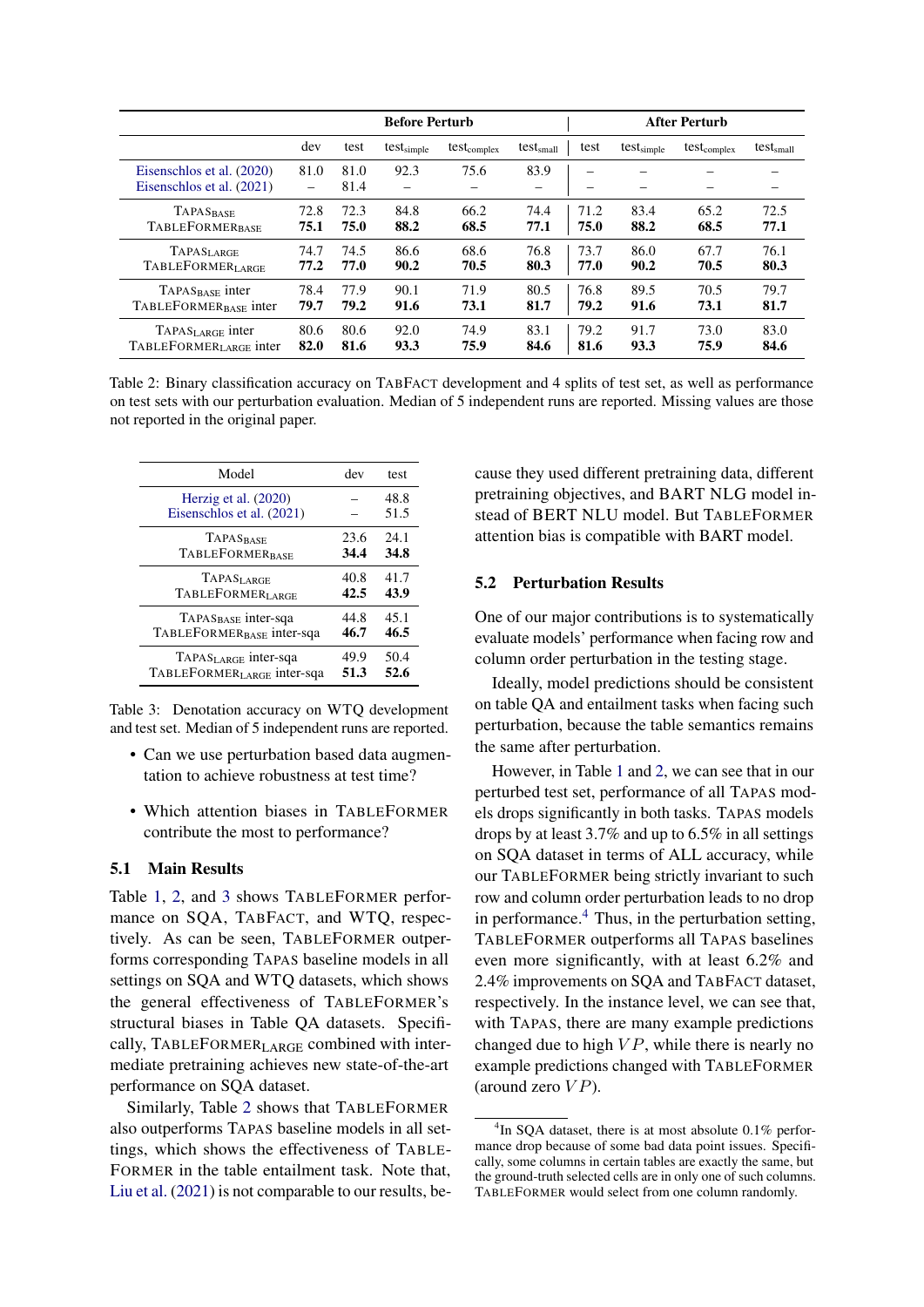<span id="page-6-0"></span>

| Model                   | Number of parameters                                              |
|-------------------------|-------------------------------------------------------------------|
| TAPAS <sub>BASE</sub>   | 110 M                                                             |
| <b>TABLEFORMERBASE</b>  | 110 M - 2*512*768<br>$+12*12*13=$<br>$110 M - 0.8 M + 0.002 M$    |
| <b>TAPASLARGE</b>       | 340 M                                                             |
| <b>TABLEFORMERLARGE</b> | $340 M - 2*512*1024$<br>$+24*16*13=$<br>$340 M - 1.0 M + 0.005 M$ |

Table 4: Model size comparison.

#### 5.3 Model Size Comparison

We compare the model sizes of TABLEFORMER and TAPAS in Table [4.](#page-6-0) We added only a few attention bias scalar parameters (13 parameters per head per layer) in TABLEFORMER, which is negligible compared with the BERT model size. Meanwhile, we delete two large embedding metrics (512 row ids and 512 column ids). Thus, TABLEFORMER outperforms TAPAS with fewer parameters.

#### 5.4 Analysis of TABLEFORMER Submodules

In this section, we experiment with several variants of TABLEFORMER to understand the effectiveness of its submodules. The performance of all variants of TAPAS and TABLEFORMER that we tried on the SQA development set is shown in Table [5.](#page-6-1)

Learnable Attention Biases v/s Masking. Instead of adding learnable bias scalars, we mask out some attention scores to restrict attention to those tokens in the same columns and rows, as well as the paired sentence, similar to [Zhang et al.](#page-9-5) [\(2020\)](#page-9-5)  $(SAT)$ . We can see that TAPAS $_{BASE-SAT}$  performs worse than  $TAPAS<sub>BASE</sub>$ , which means that restricting attention to only same columns and rows by masking reduce the modeling capacity. This led to choosing soft bias addition over hard masking.

Attention Bias Scaling. Unlike TABLE-FORMER, we also tried to add attention biases before the scaling operation in the self-attention module (SO). Specifically, we compute pair-wise attention score by:

$$
A_{ij} = \frac{(h_i^{\top} W^Q)(h_j^{\top} W^K)^{\top} + \hat{A}_{ij}}{\sqrt{d_K}} \tag{6}
$$

instead of using:

$$
A_{ij} = \frac{(h_i^{\top} W^Q)(h_j^{\top} W^K)^{\top}}{\sqrt{d_K}} + \hat{A}_{ij}, \qquad (7)
$$

<span id="page-6-1"></span>

|                           | $rc$ -g $p$ | $c$ -gp | gp   | pcp  |
|---------------------------|-------------|---------|------|------|
| TAPAS <sub>BASE</sub>     | 57.6        | 474     | 46.4 | 29.1 |
| TAPAS <sub>BASE-SAT</sub> | 45.2        | -       |      |      |
| TABLEFORMERBASE-SO        | 60.0        | 60.2    | 59.8 | 60.7 |
| <b>TABLEFORMERBASE</b>    | 62 Z        | 61.5    | 617  | 61.9 |

Table 5: ALL questions' cell selection accuracy of TABLEFORMER variants on SQA development set. *rcgp* represents the setting including row ids, column ids and global positional ids, *c-gp* represents column ids and global positional ids, *gp* represents global positional ids, and *pcp* represents per-cell positional ids. "SAT" represents masking out some attention scores. "SO" represents adding attention bias before scaling.

which is the element-wise version of Equation [1](#page-1-0) and [3.](#page-3-0) However, Table [5](#page-6-1) shows that TABLEFORMER $_{\rm BASE-SO}$  performs worse than TABLEFORMERBASE, showing the necessity of adding attention biases after the scaling operation. We think the reason is that the attention bias term does not require scaling, because attention bias scalar magnitude is independent of  $d_K$ , while the dot products grow large in magnitude for large values of  $d_K$ . Thus, such bias term could play an more important role without scaling, which helps each attention head know clearly what to pay more attention to according to stronger inductive biases.

Row, Column, & Global Positional IDs. With TAPASBASE, TABLEFORMERBASE-SO, and TABLEFORMER $_{\rm BASE}$ , we first tried the full-version where row ids, column ids, and global positional ids exist as input (*rc-gp*). Then, we deleted row ids (*c-gp*), and column ids (*gp*) sequentially. Finally, we changed global positional ids in *gp* to per-cell positional ids (*pcp*). Table [5](#page-6-1) shows that TAPASBASE performs significantly worse from *rc* $gp \rightarrow c$ -gp  $\rightarrow gp \rightarrow pcp$ , because table structure information are deleted sequentially during such process. However, with TABLEFORMER $_{BASE}$ , there is no obvious performance drop during the same process. That shows the structural inductive biases in TABLEFORMER can provide complete table structure information. Thus, row ids, column ids and global positional ids are not necessary in TABLE-FORMER. We pick TABLEFORMER *pcp* setting as our final version to conduct all other experiments in this paper. In this way, TABLEFORMER is strictly invariant to row and column order perturbation by avoiding spurious biases in those original ids.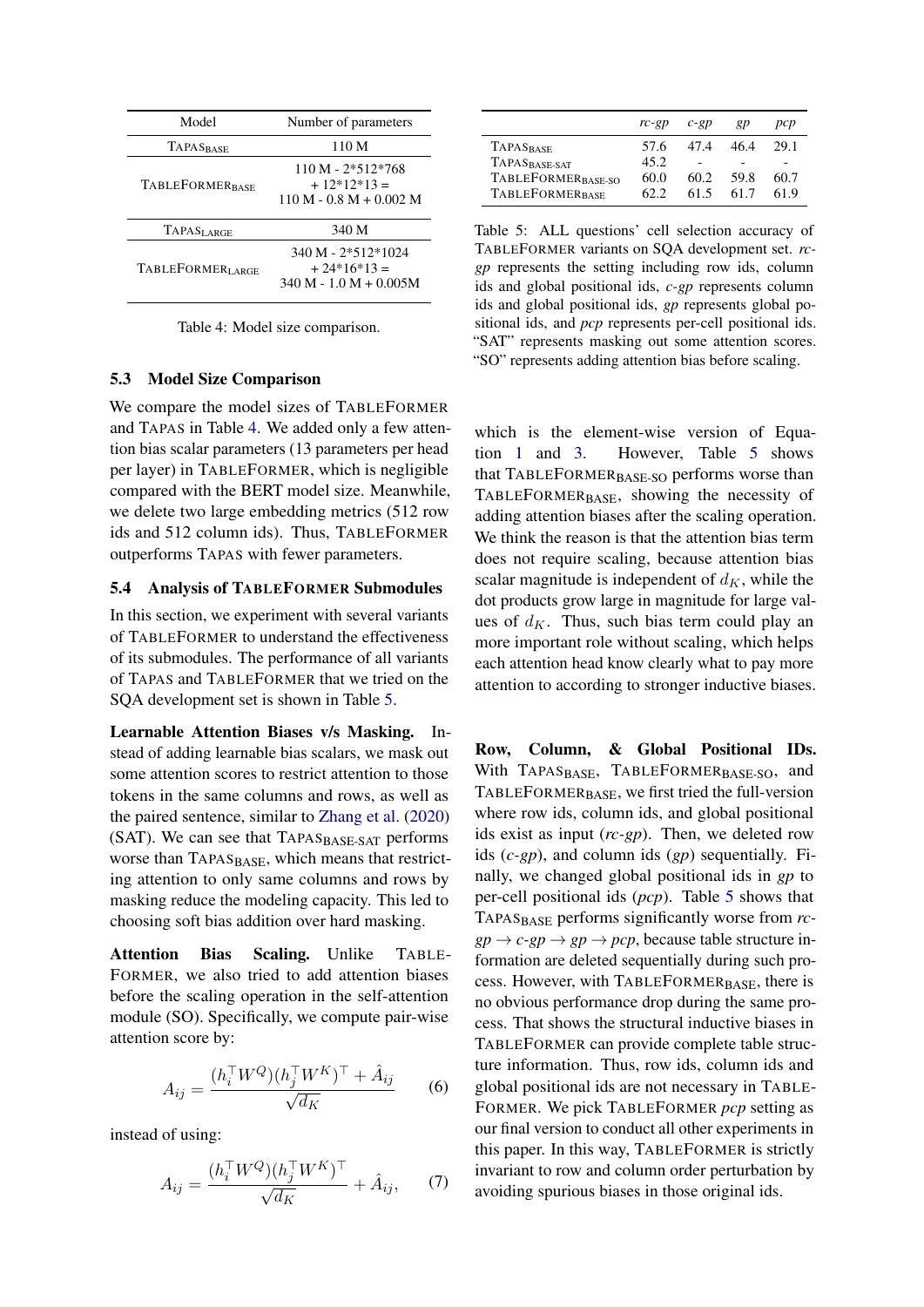<span id="page-7-0"></span>

|                           |      | <b>Befor Perturb</b> | <b>After Perturb</b> |          |  |
|---------------------------|------|----------------------|----------------------|----------|--|
|                           | ALL. | <b>SEO</b>           | ALL                  | V P      |  |
| TAPASBASE                 | 61.1 | 31.3                 | 57.4                 | $14.0\%$ |  |
| TAPAS <sub>BASE</sub> 1p  | 63.4 | 34.6                 | 63.4                 | $9.9\%$  |  |
| TAPAS <sub>BASE</sub> 2p  | 64.6 | 35.6                 | 64.5                 | $8.4\%$  |  |
| TAPAS <sub>BASE</sub> 4p  | 65.1 | 37.0                 | 65.0                 | $8.1\%$  |  |
| TAPAS <sub>BASE</sub> 8p  | 65.1 | 37.3                 | 64.3                 | 7.2%     |  |
| TAPAS <sub>BASE</sub> 16p | 62.4 | 33.6                 | 62.2                 | 7.0%     |  |
| <b>TABLEFORMERBASE</b>    | 66.7 | 39.7                 | 66.7                 | $0.1\%$  |  |

Table 6: Comparison of TABLEFORMER and perturbed data augmentation on SQA test set, where  $VP$  represents model prediction variation percentage after perturbation. Median of 5 independent runs are reported.

## 5.5 Comparison of TABLEFORMER and Perturbed Data Augmentation

As stated in Section [4.3,](#page-4-3) perturbing row and column orders as augmented data during training can serve as another possible solution to alleviate the spurious row/column ids bias. Table [6](#page-7-0) shows the performance of TABPAS<sub>BASE</sub> model trained with additional {1, 2, 4, 8, 16} perturbed versions of each table as augmented data.

We can see that the performance of TAPASBASE on SQA dataset improves with such augmentation. Also, as the number of perturbed versions of each table increases, model performance first increases and then decreases, reaching the best results with 8 perturbed versions. We suspect that too many versions of the same table confuse the model about different row and column ids for the same table, leading to decreased performance from 8p to 16p. Despite its usefulness, such data perturbation is still worse than TABLEFORMER, because it could not incorporate other relevant text-table structural inductive biases like TABLEFORMER.

Although, such data augmentation makes the model more robust to row and column order perturbation with smaller  $VP$  compared to standard TAPASBASE, there is still a significant prediction drift after perturbation. As shown in Table [6,](#page-7-0)  $VP$ decreases from 1p to 16p, however, the best  $VP$ (7.0%) is still much higher than (nearly) no variation (0.1%) of TABLEFORMER.

To sum up, TABLEFORMER is superior to row and column order perturbation augmentation, because of its additional structural biases and strictly consistent predictions after perturbation.

<span id="page-7-1"></span>

|                                     | ALL  | <b>SEO</b> |
|-------------------------------------|------|------------|
| <b>TABLEFORMERBASE</b>              | 62.1 | 38.4       |
| - Same Row                          | 32.1 | 2.8        |
| - Same Column                       | 62.1 | 37.7       |
| - Same Cell                         | 61.8 | 38.4       |
| - Cell to Column Header             | 60.7 | 36.6       |
| - Cell to Sentence                  | 60.5 | 36.4       |
| - Header to Column Cell             | 60.5 | 35.8       |
| - Header to Other Header            | 60.6 | 35.8       |
| - Header to Same Header             | 61.0 | 36.9       |
| - Header to Sentence                | 61.1 | 36.3       |
| - Sentence to Cell                  | 60.8 | 36.2       |
| - Sentence to Header                | 61.0 | 37.3       |
| - Sentence to Sentence              | 60.0 | 35.3       |
| - All Column Related $(\# 2, 4, 6)$ | 54.5 | 29.3       |

Table 7: Ablation study of proposed attention biases.

#### 5.6 Attention Bias Ablation Study

We conduct ablation study to demonstrate the utility of all 12 types of defined attention biases. For each ablation, we set the corresponding attention bias type id to *"others"* bias id. Table [7](#page-7-1) shows TAPAS<sub>BASE</sub>'s performance SQA dev set. Overall, all types of attention biases help the TABLE-FORMER performance to some extent, due to certain performance drop after deleting each bias type.

Amongst all the attention biases, deleting *"same row"* bias leads to most significant performance drop, showing its crucial role for encoding table row structures. There is little performance drop after deleting *"same column"* bias, that's because TABLEFORMER could still infer the same column information through *"cell to its column header"* and *"header to its column cell"* biases. After deleting all same column information (*"same column"*, *"cell to column header"* and *"header to column cell"* biases), TABLEFORMER performs significantly worse without encoding column structures. Similarly, there is little performance drop after deleting *"same cell"* bias, because TABLEFORMER can still infer same cell information through *"same row"* and *"same column"* biases.

#### 5.7 Limitations of TABLEFORMER

TABLEFORMER increases the training time by around 20%, which might not be ideal for very long tables and would require a scoped approach. Secondly, with the strict row and column order invariant property, TABLEFORMER cannot deal with questions based on absolute orders of rows in tables. This however is not a practical requirement based on the current dataset. Doing a manual study of 1800 questions in SQA dataset, we found that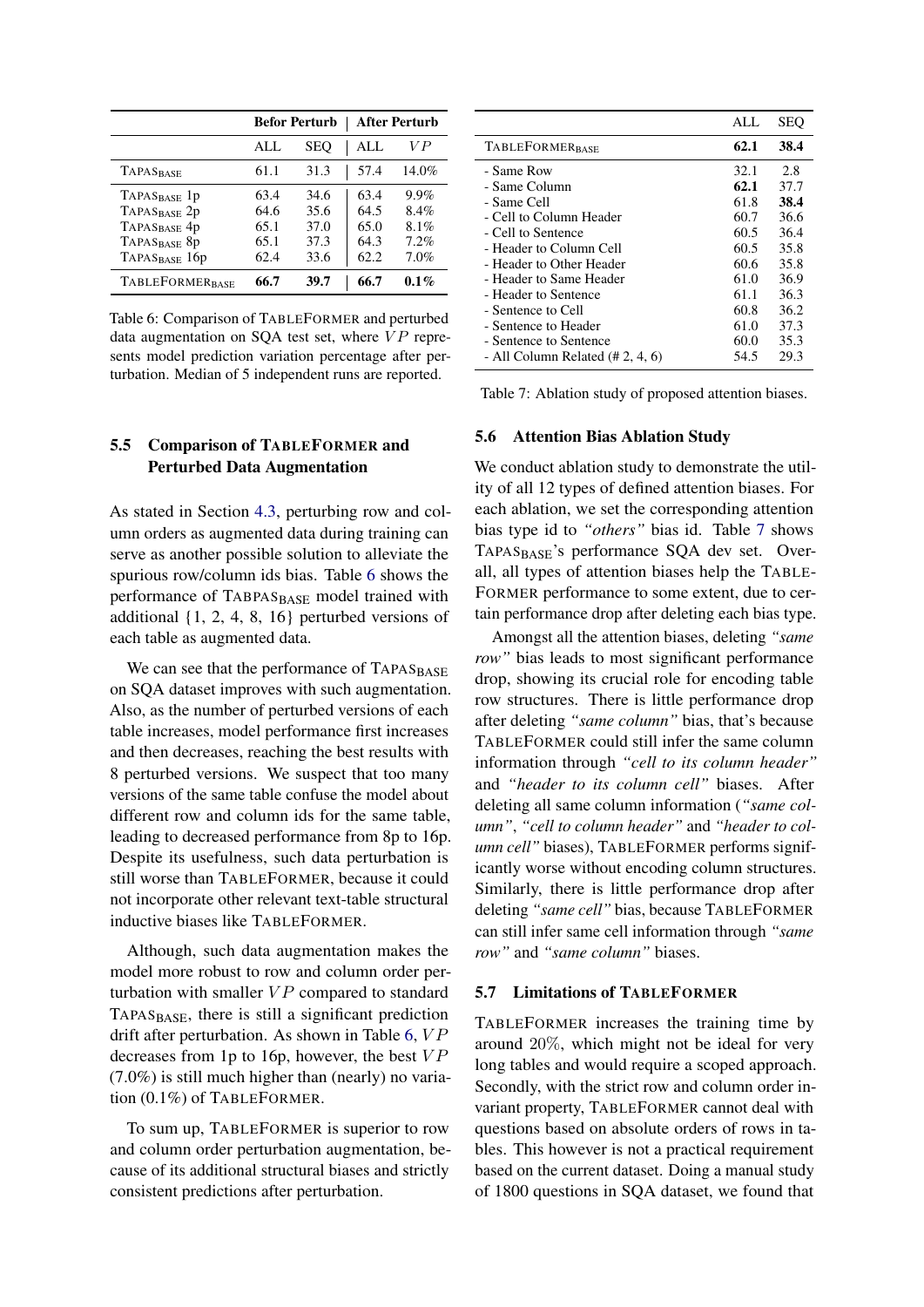there are 4 questions<sup>[5](#page-8-2)</sup> (0.2% percentage) whose answers depend on orders of rows. Three of them asked *"which one is at the top of the table"*, another asks *"which one is listed first"*. However, these questions could be potentially answered by adding back row and column order information based on TABLEFORMER.

## 6 Other Related Work

Transformers for Tabular Data. [Yin et al.](#page-9-6) [\(2020\)](#page-9-6) prepended corresponding column headers to cells contents, and [Chen et al.](#page-8-0) [\(2020\)](#page-8-0) used corresponding column headers as features for cells. However, such methods encode each table header multiple times, leading to duplicated computing overhead. Also, tabular structures (e.g. same row information) are not fully incorporated to such models. Meanwhile, [Yin et al.](#page-9-6) [\(2020\)](#page-9-6) leveraged row encoder and column encoder sequentially, which introduced much computational overhead, thus requiring retrieving some rows as a preprocessing step. Finally, SAT [\(Zhang et al.,](#page-9-5) [2020\)](#page-9-5), [Deng](#page-9-13) [et al.](#page-9-13) [\(2021\)](#page-9-13) and [Wang et al.](#page-9-14) [\(2021\)](#page-9-14) restricted attention to same row or columns with attention mask, where such inductive bias is too strict that cells could not directly attend to those cells in different row and columns, hindering the modeling ability according to Table [5.](#page-6-1) [Liu et al.](#page-9-1) [\(2021\)](#page-9-1) used the seq2seq BART generation model with a standard Transformer encoder-decoder architecture. In all models mentioned above, spurious inter-cell order biases still exist due to global positional ids of Transformer, leading to the vulnerability to row or column order perturbations, while our TABLE-FORMER could avoid such problem. [Mueller et al.](#page-9-15) [\(2019\)](#page-9-15) and [Wang et al.](#page-9-16) [\(2020\)](#page-9-16) also used relative positional encoding to encode table structures, but they modeled the relations as learnable relation vectors, whose large overhead prevented pretraining and led to poor performance without pretraining, similarly to ETC [\(Ainslie et al.,](#page-8-1) [2020\)](#page-8-1) explained in Section [3.](#page-3-1)

Structural and Relative Attention. Modified attention scores has been used to model relative positions [\(Shaw et al.,](#page-9-9) [2018\)](#page-9-9), long documents [\(Dai](#page-8-3) [et al.,](#page-8-3) [2019;](#page-8-3) [Beltagy et al.,](#page-8-4) [2020;](#page-8-4) [Ainslie et al.,](#page-8-1) [2020\)](#page-8-1), and graphs [\(Ying et al.,](#page-9-10) [2021\)](#page-9-10). But adding

learnable attention biases to model tabular structures has been under-explored.

### 7 Conclusion

In this paper, we identified the vulnerability of prior table encoding models along two axes: (a) capturing the structural bias, and (b) robustness to row and column perturbations. To tackle this, we propose TABLEFORMER, where learnable task-independent learnable structural attention biases are introduced, while making it invariant to row/column order at the same time. Experimental results showed that TABLEFORMER outperforms strong baselines in 3 table reasoning tasks, achieving state-of-the-art performance on SQA dataset, especially when facing row and column order perturbations, because of its invariance to row and column orders.

## Acknowledgments

We thank Julian Eisenschlos, Ankur Parikh, and the anonymous reviewers for their feedbacks in improving this paper.

## Ethical Considerations

The authors foresee no ethical concerns with the research presented in this paper.

### References

- <span id="page-8-1"></span>Joshua Ainslie, Santiago Ontanon, Chris Alberti, Vaclav Cvicek, Zachary Fisher, Philip Pham, Anirudh Ravula, Sumit Sanghai, Qifan Wang, and Li Yang. 2020. [ETC: Encoding long and structured inputs](https://doi.org/10.18653/v1/2020.emnlp-main.19) [in transformers.](https://doi.org/10.18653/v1/2020.emnlp-main.19) In *Proceedings of the 2020 Conference on Empirical Methods in Natural Language Processing (EMNLP)*, pages 268–284, Online. Association for Computational Linguistics.
- <span id="page-8-4"></span>Iz Beltagy, Matthew E. Peters, and Arman Cohan. 2020. Longformer: The long-document transformer. *arXiv:2004.05150*.
- <span id="page-8-0"></span>Wenhu Chen, Hongmin Wang, Jianshu Chen, Yunkai Zhang, Hong Wang, Shiyang Li, Xiyou Zhou, and William Yang Wang. 2020. Tabfact : A large-scale dataset for table-based fact verification. In *International Conference on Learning Representations (ICLR)*, Addis Ababa, Ethiopia.
- <span id="page-8-3"></span>Zihang Dai, Zhilin Yang, Yiming Yang, Jaime Carbonell, Quoc Le, and Ruslan Salakhutdinov. 2019. [Transformer-XL: Attentive language models beyond](https://doi.org/10.18653/v1/P19-1285) [a fixed-length context.](https://doi.org/10.18653/v1/P19-1285) In *Proceedings of the 57th Annual Meeting of the Association for Computational Linguistics*, pages 2978–2988, Florence, Italy. Association for Computational Linguistics.

<span id="page-8-2"></span><sup>&</sup>lt;sup>5</sup>We find such 4 questions by manually looking at all 125 questions where the model predictions turn from correct to incorrect after replacing TAPASLARGE with TABLEFORMERLARGE.